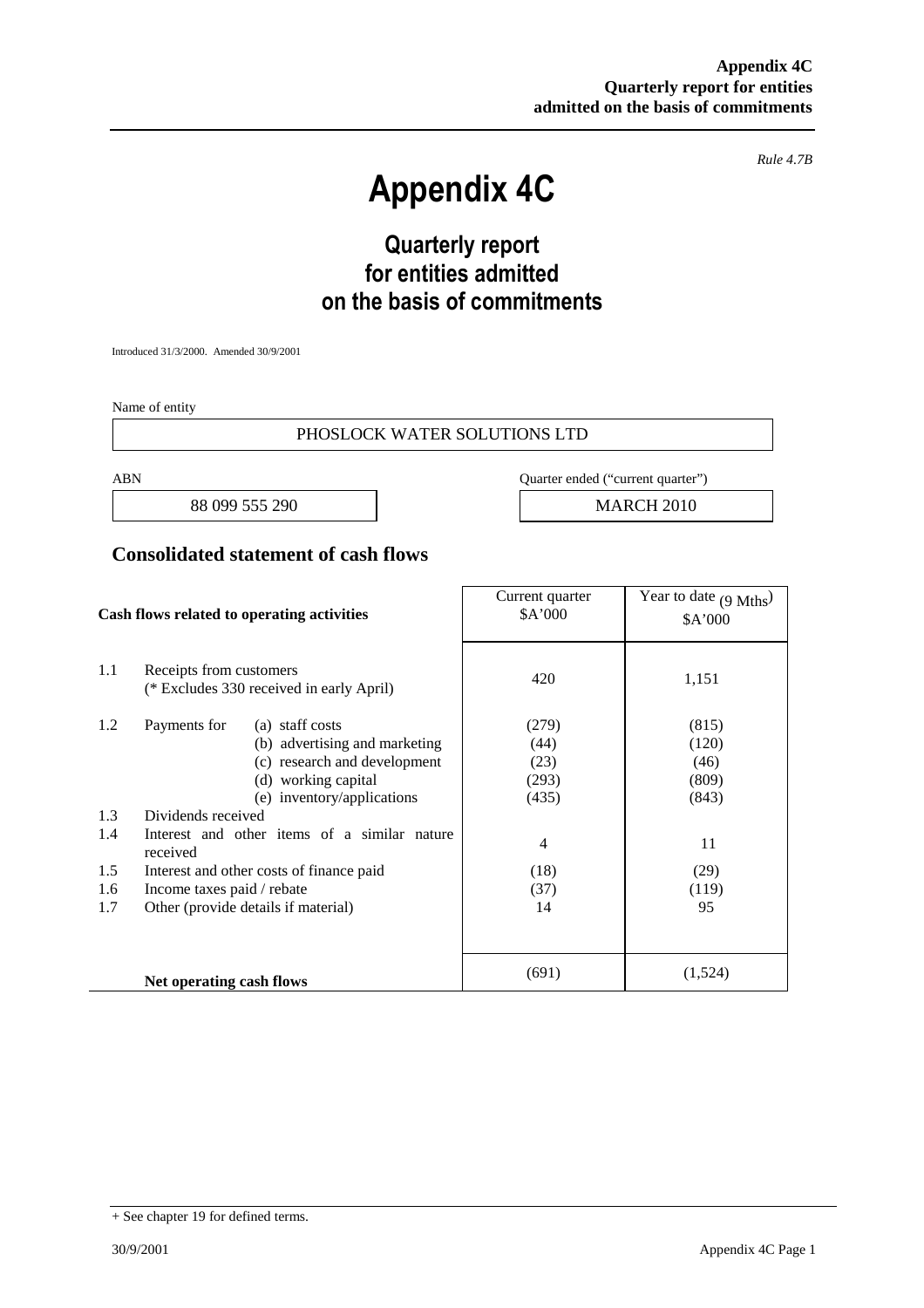|                                      |                                                                                                                                                                                                                                | Current quarter<br>\$A'000 | Year to date $(9 \text{ Mths})$<br>\$A'000 |
|--------------------------------------|--------------------------------------------------------------------------------------------------------------------------------------------------------------------------------------------------------------------------------|----------------------------|--------------------------------------------|
| 1.8                                  | Net operating cash flows (carried forward)                                                                                                                                                                                     | (691)                      | (1,524)                                    |
| 1.9                                  | Cash flows related to investing activities<br>Payment for acquisition of:<br>(a) businesses (item 5)<br>(b) equity investments<br>(c) intellectual property<br>(d) physical non-current assets<br>(e) other non-current assets | (35)<br>(3)                | (61)<br>(9)                                |
| 1.10                                 | Proceeds from disposal of:<br>(a) businesses (item 5)<br>(b) equity investments<br>(c) intellectual property<br>(d) physical non-current assets<br>(e) other non-current assets                                                |                            | 5                                          |
| 1.11<br>1.12<br>1.13                 | Loans to other entities<br>Loans repaid by other entities<br>Other (provide details if material)                                                                                                                               |                            |                                            |
|                                      | Net investing cash flows                                                                                                                                                                                                       | (38)                       | (65)                                       |
| 1.14                                 | Total operating and investing cash flows                                                                                                                                                                                       | (729)                      | (1,589)                                    |
| 1.15<br>1.16<br>1.17<br>1.18<br>1.19 | Cash flows related to financing activities<br>Proceeds from issues of shares, options, etc.<br>Proceeds from sale of forfeited shares<br>Proceeds from borrowings<br>Repayment of borrowings<br>Dividends paid                 | 12                         | 1,330<br>25                                |
| 1.20                                 | Other - Capital raising costs<br>Net financing cash flows                                                                                                                                                                      | 12                         | (31)<br>1,324                              |
|                                      | Net increase (decrease) in cash held                                                                                                                                                                                           | (717)                      | (265)                                      |
| 1.21<br>1.22                         | Cash at beginning of quarter/year to date<br>Exchange rate adjustments                                                                                                                                                         | 957<br>(12)                | 527<br>(34)                                |
| 1.23                                 | Cash at end of quarter                                                                                                                                                                                                         | 228*                       | 228*                                       |
|                                      | *\$330 received in early April 2010                                                                                                                                                                                            |                            |                                            |

<sup>+</sup> See chapter 19 for defined terms.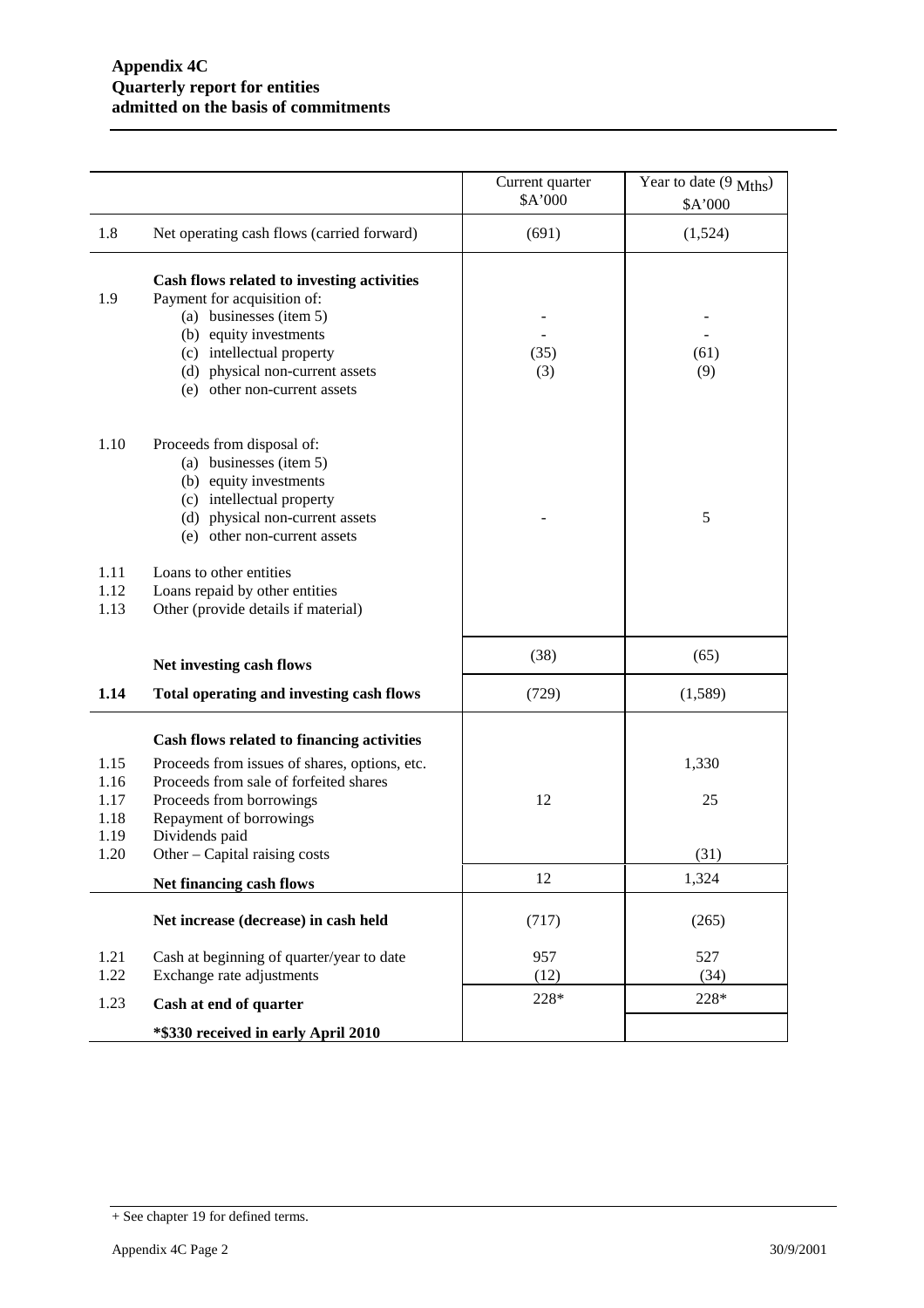## **Payments to directors of the entity and associates of the directors Payments to related entities of the entity and associates of the related entities**

|                |                                                                  | Current quarter<br>\$A'000 |
|----------------|------------------------------------------------------------------|----------------------------|
| 1.24           | Aggregate amount of payments to the parties included in item 1.2 | 105                        |
| 1.25           | Aggregate amount of loans to the parties included in item 1.11   | -                          |
| $\overline{1}$ |                                                                  |                            |

1.26 Explanation necessary for an understanding of the transactions During the period \$67,500 was paid as Executive Director salaries and \$38,000 paid as Directors fees.

### **Non-cash financing and investing activities**

- 2.1 Details of financing and investing transactions which have had a material effect on consolidated assets and liabilities but did not involve cash flows
- 2.2 Details of outlays made by other entities to establish or increase their share in businesses in which the reporting entity has an interest

### **Financing facilities available**

*Add notes as necessary for an understanding of the position. (See AASB 1026 paragraph 12.2).*

|              |                             | Amount available<br>\$A'000 | Amount used<br>\$A'000   |
|--------------|-----------------------------|-----------------------------|--------------------------|
| $\mathbf{R}$ | Loan facilities             | -                           | $\overline{\phantom{0}}$ |
| 32           | Credit standby arrangements |                             | -                        |

<sup>+</sup> See chapter 19 for defined terms.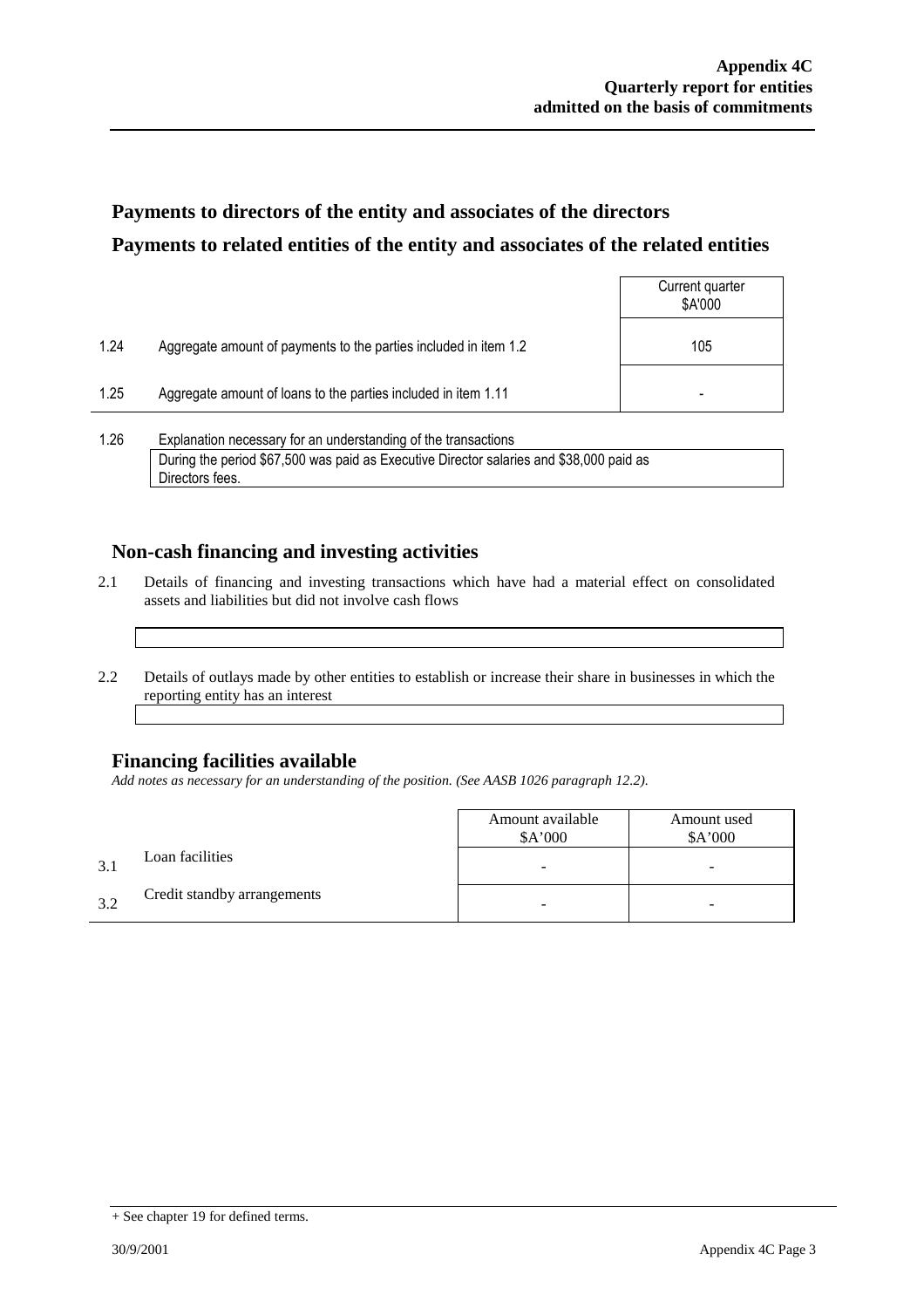### **Reconciliation of cash**

| Reconciliation of cash at the end of the quarter (as<br>shown in the consolidated statement of cash flows) to<br>the related items in the accounts is as follows. |                                                  | Current quarter<br>\$A'000 | Previous quarter<br>\$A'000 |
|-------------------------------------------------------------------------------------------------------------------------------------------------------------------|--------------------------------------------------|----------------------------|-----------------------------|
| 4.1                                                                                                                                                               | Cash on hand and at bank                         | 171                        | 893                         |
| 4.2                                                                                                                                                               | Deposits at call                                 |                            |                             |
| 4.3                                                                                                                                                               | Bank overdraft                                   |                            |                             |
| 4.4                                                                                                                                                               | Other $-$ Term deposit                           | 57                         | 64                          |
|                                                                                                                                                                   | <b>Total: cash at end of quarter</b> (item 1.23) | 228                        | 957                         |

Acquisitions and disposals of business entities

|     |                                              | Acquisitions<br>$(Item\ 1.9(a))$ | Disposals<br>$(Item\ 1.10(a))$ |
|-----|----------------------------------------------|----------------------------------|--------------------------------|
| 5.1 | Name of entity                               |                                  |                                |
| 5.2 | Place of incorporation<br>or registration    |                                  |                                |
| 5.3 | Consideration for<br>acquisition or disposal |                                  |                                |
| 5.4 | Total net assets                             |                                  |                                |
| 5.5 | Nature of business                           |                                  |                                |
|     |                                              |                                  |                                |

<sup>+</sup> See chapter 19 for defined terms.